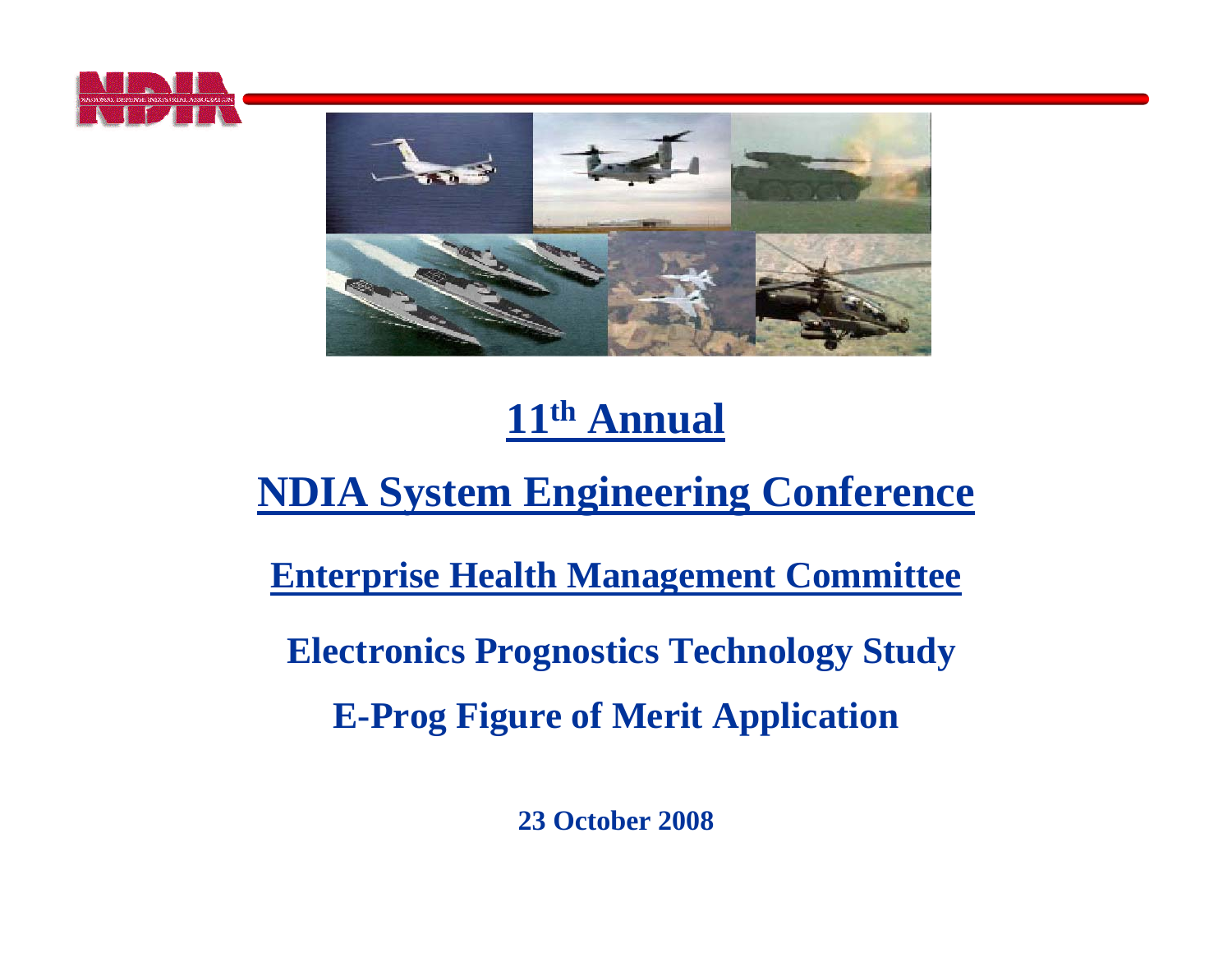

# Briefing Topics

- $\bullet$  The Background of NDIA Electronic Prognostics Studies
	- Why Electronic Prognostics
	- The Trail to The Current Application Study
	- NDIA Study Results
	- Some Electronic Prognostics Figures of Merit (FOM)
- $\bullet$  Putting Numbers on the Figures of Merit
	- The Process for FOM Computation
	- The Results Data, Analysis, Computation of FOM Values
- $\bullet$  Application of the FOM Results to the Fleet
	- Air Force
	- DOD
- $\bullet$ Next Steps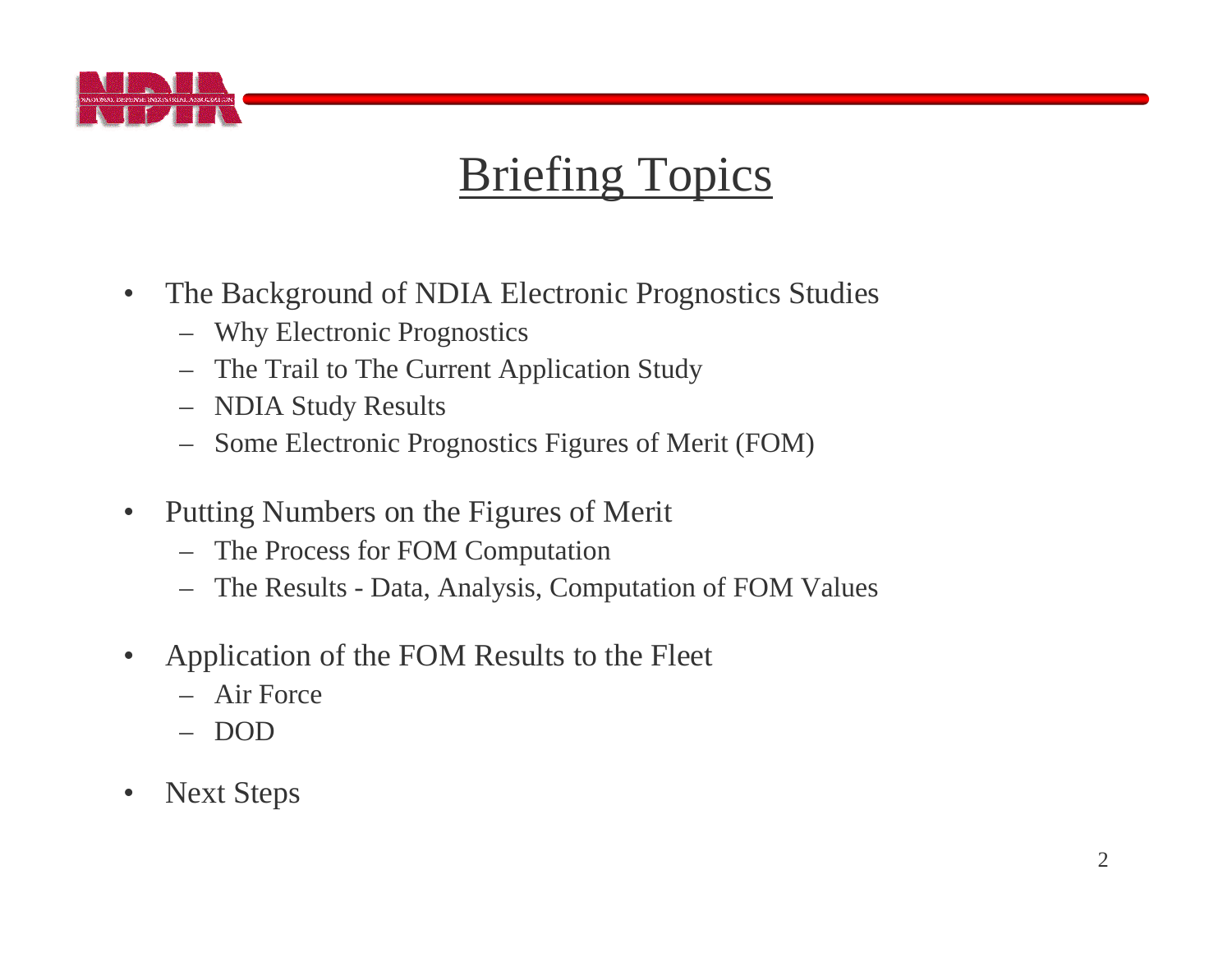

# Why Electronics Prognostics

- $\bullet$  Greater reliance on electronics and electrical based systems:
	- Navy JSF, EMALS, AAG, Shipboard Weapons Loader, shipboard electric drive, Integrated Fight Through Power, ForceNet, linear motor elevators, etc.
	- Army FCS Hybrid electric drive, soldier mounted electronics, MTRS, Net Centric Warfare, etc.
	- AF JSF, F-22
- $\bullet$  Enables users ability to operate and maintain increasingly sophisticated weapon systems
	- Prognostics provides advanced warning of deterioration as opposed to reporting failure
	- Potential to reduce downtime for unscheduled maintenance and reduce costly secondary damage associated with failures
	- Supports emerging distance support initiative
- $\bullet$  Required technology to enable PHM, Performance Based Logistics, and Sense and Respond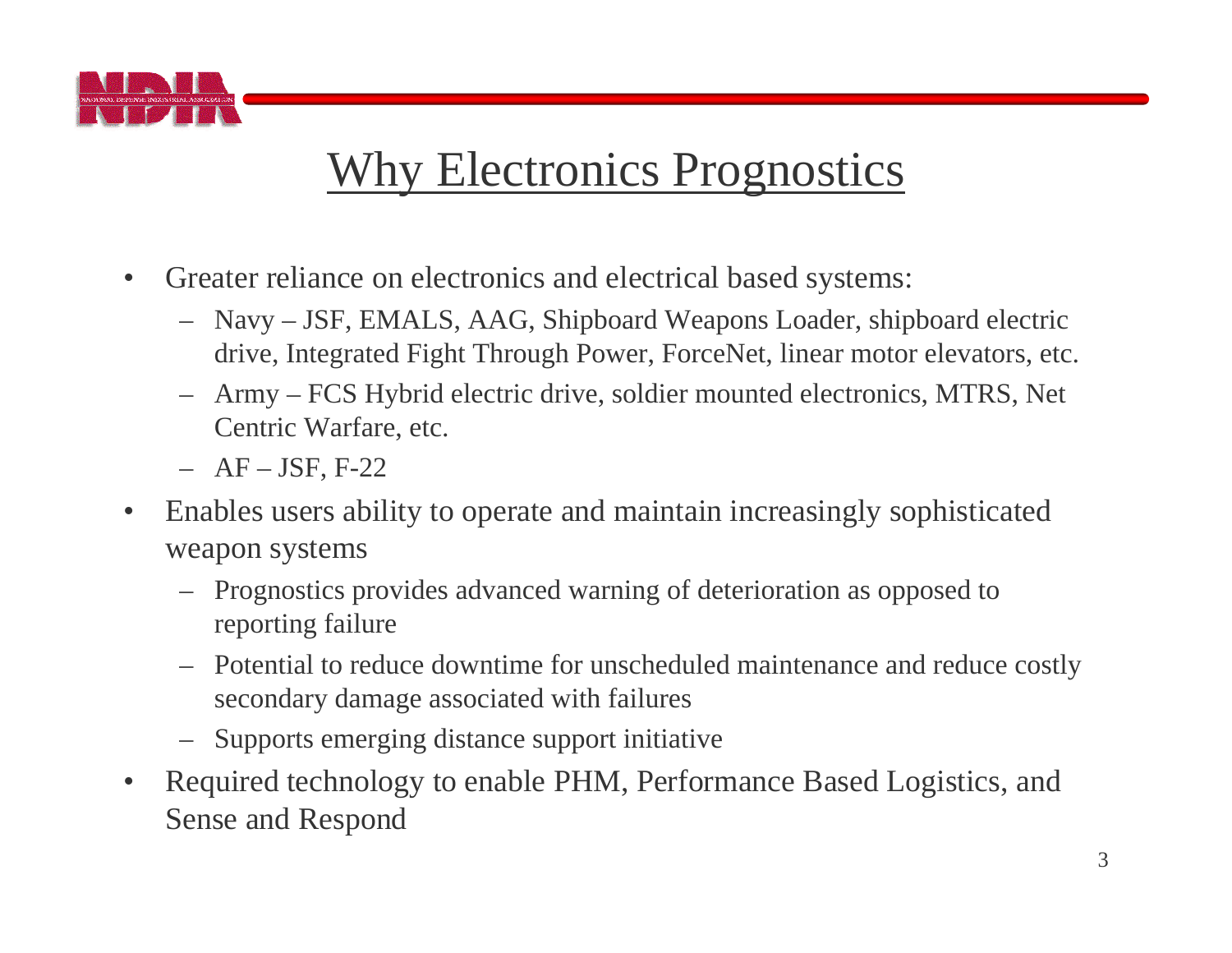

#### Legacy VS Prognostics Health Management (PHM) Summary of Expectations

**3% Improvement**

**46-52%**

**6-10%**

**2-17%**

**14-38**

**10 to 14%** 

#### **MFHB CNDMFHBMEMFHBRMMH/FHMaintainability QTYMishap Reduction QTYWeight (Lbs.) Volume (cu ft) Support Equipment Manpower C17 Loads, Tons Logistics Footprint Safety SGRSGR (Initial/Sustained) PHM BenefitsAirframe/OML RestorationRecurring Cost 79-82% Improvement 13-14% Improvement 17-32% Improvement Reduction of Reduction of Reduction of Reduction of \$1.05B - \$7.87B Cost AvoidanceImprovement**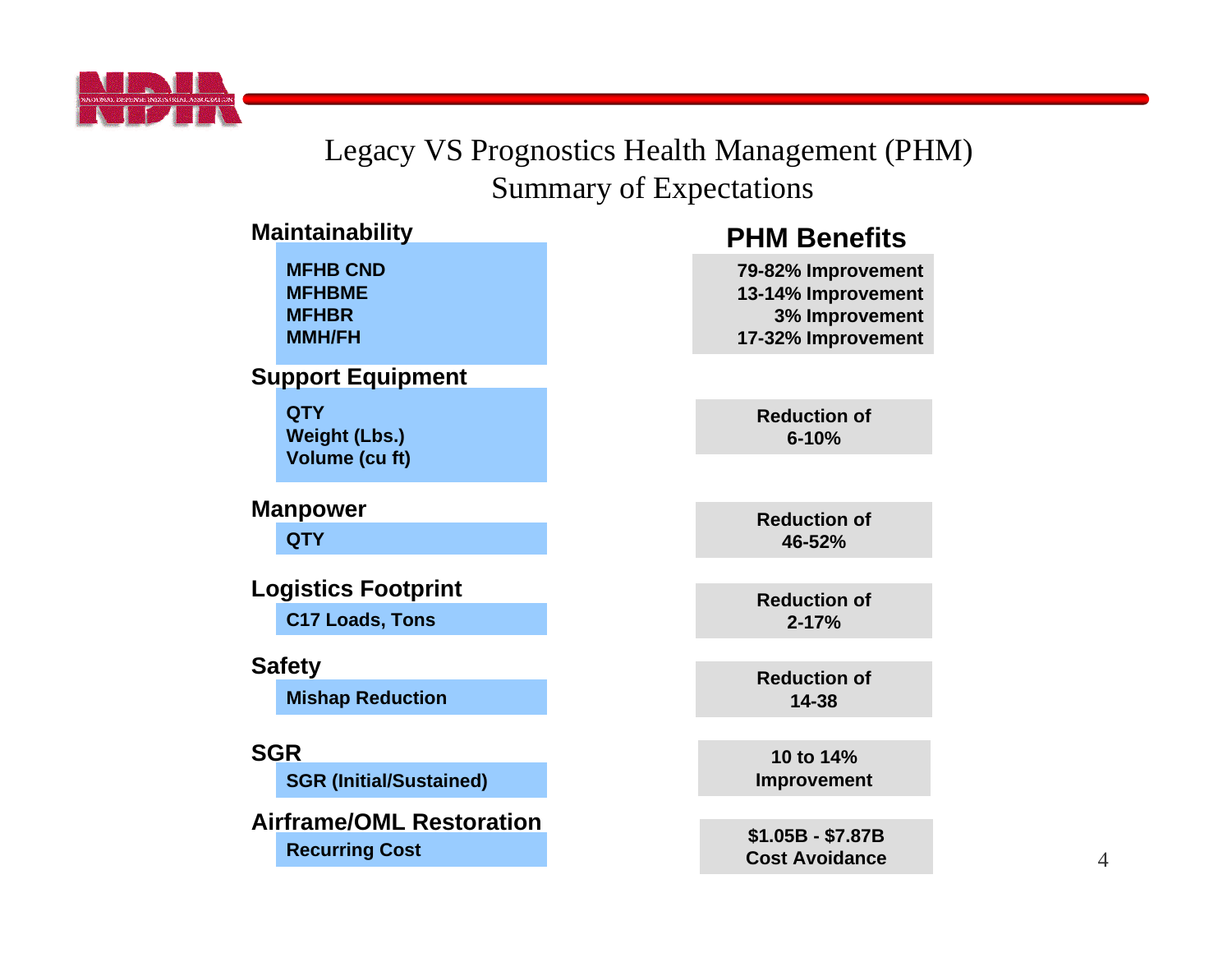

# The Trail To The Current Application Study



5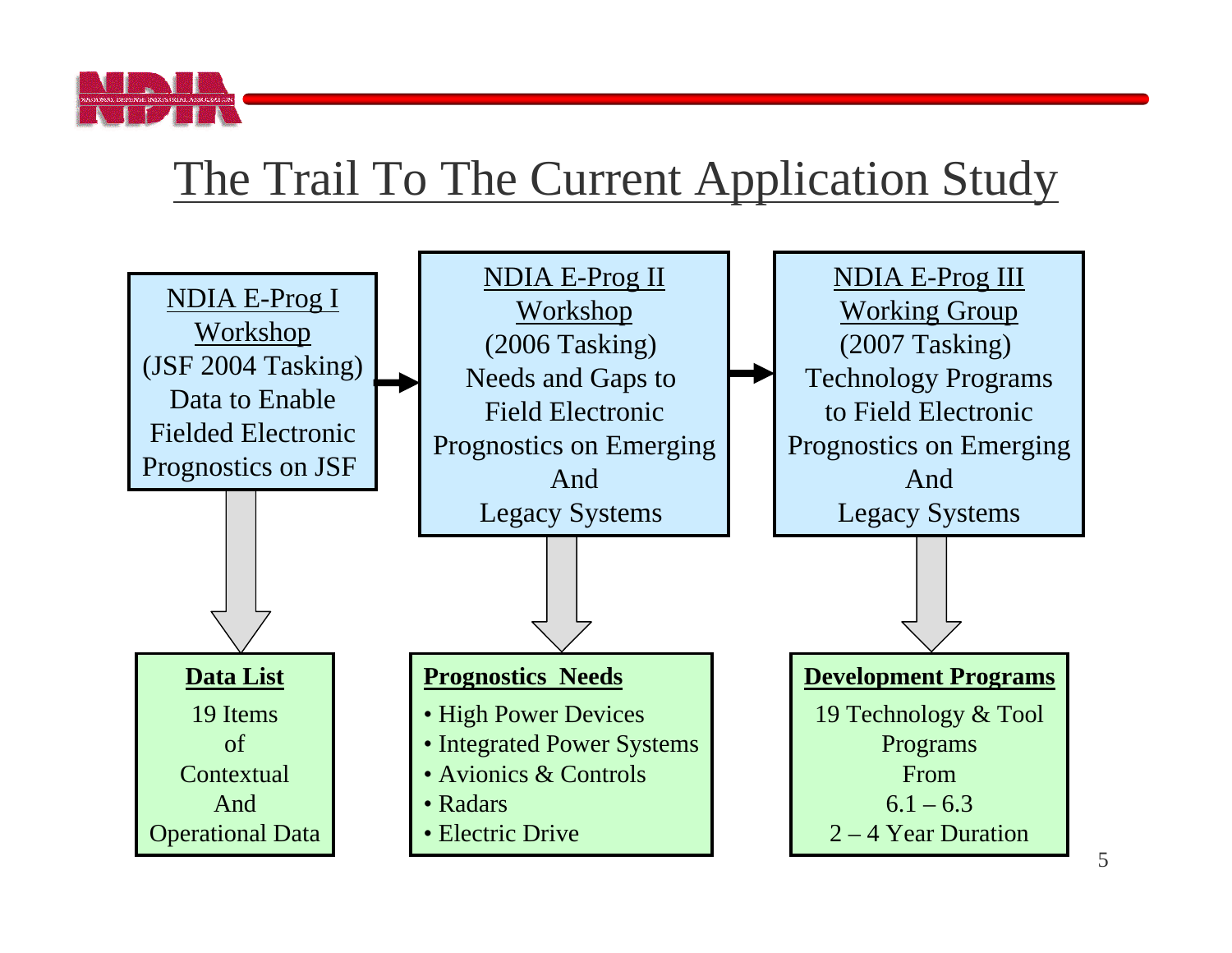

# **NDIA Study Results Post E-Prog II Workshop Process**

- All Gov't Task IPT
- Developer and User Focus not S&T
- Defined in Real Prognostic Terms Based on Repair and Logistics Delay Times
	- Prognostic Horizon How much longer will it work before failing?
	- Confidence factor % confidence that the estimated Horizon is right

#### **PROCESS**

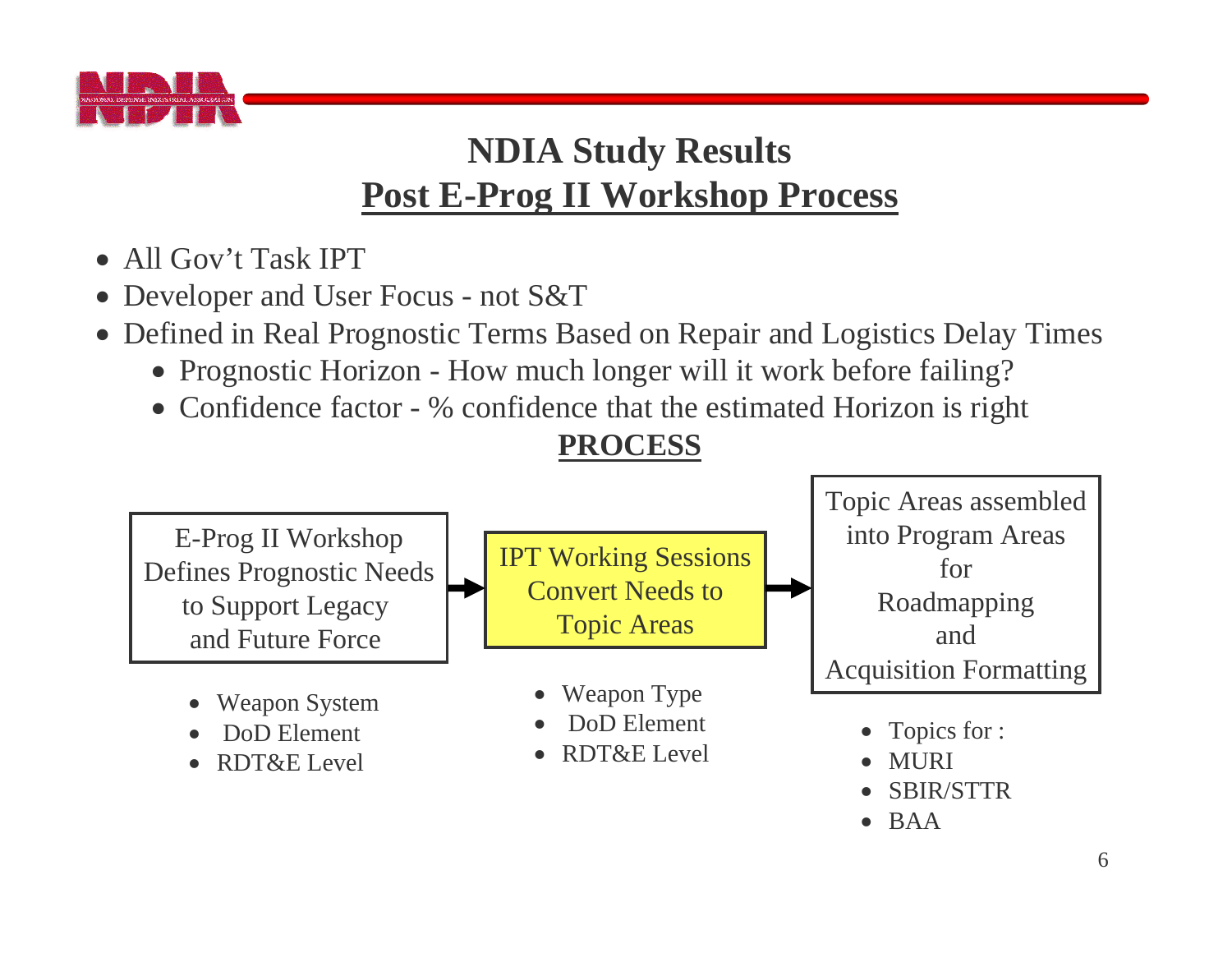

# **E-PROG R&D PROGRAM EXAMPLE 1**

#### **Prognostics for Power Supplies and Converters**

**Program Rationale:** This program area addresses the need for prognostics for all types of electronic power supplies and power converters. Sensed parameters, sensor performance characteristics, sensor configuration (built into or added on to the device), data analysis algorithms, degree of smart sensing and integration with other electronic and electromechanical prognostic technologies are all a part of this effort. The Verification and Validation of the prognostic technology are included as part of this program.

#### **Key Program Elements***:*

- Implementable prognostics for power supplies/converter.
- Transition of current SBIR technology to wider applications.
- Development of additional technology where needed.
- Incorporate in new designs and appended/integrated in current designs

| Horizon: | $T = 100$ hr  | <i>Confidence</i> : $T = 90\%$ |            |
|----------|---------------|--------------------------------|------------|
|          | $Q = 1000$ hr |                                | $Q = 95\%$ |

| S & T Category                      | <b>Estimated Duration</b><br>(Years) | Budgetary Man-<br>Years |
|-------------------------------------|--------------------------------------|-------------------------|
| 6.1 Basic Research                  |                                      |                         |
| 6.2 Applied Research                |                                      | 16                      |
| 6.3 Advanced Technology Development |                                      | 16                      |
| 6.4 Advanced Component Development  |                                      |                         |
| Total                               |                                      |                         |

Table 20. E-PROG Program 19 Development Plan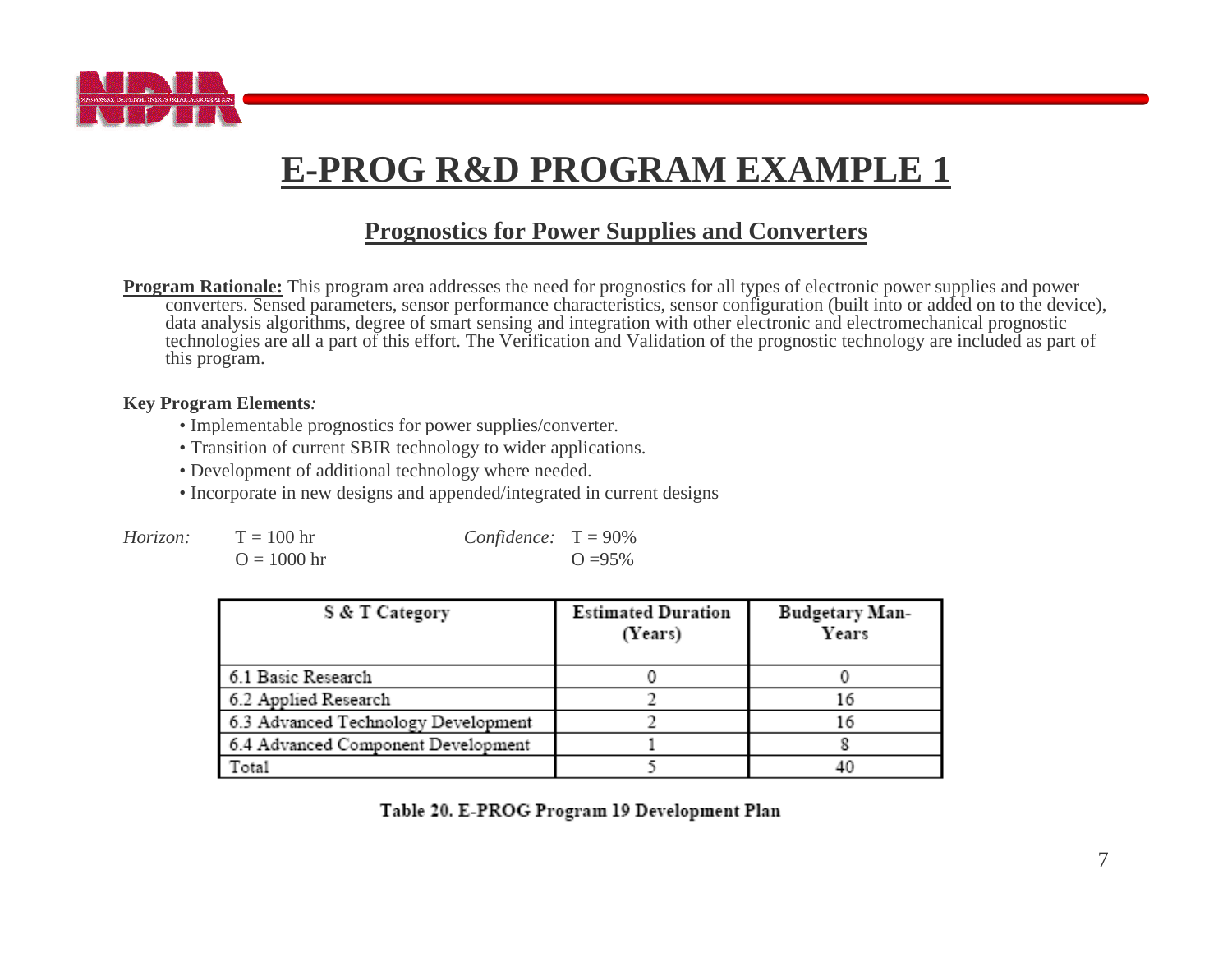

# NDIA Study Results

### Program Breakout by R&D Category and Product Type

| <b>E-Prog Description</b>                                                                                    | 6.1<br><b>Basic</b><br><b>Research</b> | 6.2<br><b>Applied</b><br><b>Research</b> | 6.3<br><b>Tech Demo</b> | 6.4<br><b>Tech</b><br><b>Application</b> | Prod.<br><b>Type</b> |
|--------------------------------------------------------------------------------------------------------------|----------------------------------------|------------------------------------------|-------------------------|------------------------------------------|----------------------|
|                                                                                                              |                                        |                                          |                         |                                          |                      |
| 1. Physics of Failure Model for Gates, Devices and IC's                                                      |                                        |                                          |                         |                                          | M                    |
| Electronics Prognostics for High Power Switching<br>Electronics                                              |                                        |                                          |                         |                                          | PT                   |
| <b>BIP Prognostics for Devices and Circuit Boards</b><br>3.                                                  |                                        |                                          |                         |                                          | <b>PT</b>            |
| 4. Electronics/electro-optical Prognostics for Tactical<br><b>Sensor Systems</b>                             |                                        |                                          |                         |                                          | <b>PT</b>            |
| 5. Generic Environmental/Operational Parameter<br>Monitoring Module for Electronic Prognostics               |                                        |                                          |                         |                                          | H                    |
| Electronic Prognostics for C4ISR Systems<br>6.                                                               |                                        |                                          |                         |                                          | PT                   |
| Maintenance Mode/Prognostic Interaction Design Tool                                                          |                                        |                                          |                         |                                          | T                    |
| <b>Interconnection Prognostic Technology</b><br>8.                                                           |                                        |                                          |                         |                                          | PT                   |
| Electronic Interconnection Prognostic Design Tools<br>9.                                                     |                                        |                                          |                         |                                          | T                    |
| 10. Electronics Prognostics Financial Modeling Tool                                                          |                                        |                                          |                         |                                          | T                    |
| 11. Tool for Logistics Impact of E-Prog                                                                      |                                        |                                          |                         |                                          | T                    |
| 12. Prognostics for HCI Electronics/Electro-Optics                                                           |                                        |                                          |                         |                                          | <b>PT</b>            |
| 13. Prognostics for Redundant Electronic Systems                                                             |                                        |                                          |                         |                                          | <b>PT</b>            |
| 14. Electronic Prognostics Design Tool for Environmentally<br><b>Tolerant Electronics</b>                    |                                        |                                          |                         |                                          | T                    |
| 15. Electronics Life Usage Assessment and Prognostics -<br>Electronic Prognostics Life Usage System (E-Plus) |                                        |                                          |                         |                                          | <b>PT</b>            |
| 16. Data Enterprise System - Module to LRU Tracking for<br><b>Electronics Prognostics</b>                    |                                        |                                          |                         |                                          | <b>PT</b>            |
| 17. Electronic Prognostics Reasoner Engine applicable to<br>Device through System                            |                                        |                                          |                         |                                          | <b>PT</b>            |
| 18. Electronic System Level Prognostic and RUL Tool Set                                                      |                                        |                                          |                         |                                          | T                    |
| 19. Prognostics for Power Supplies and Converters                                                            |                                        |                                          |                         |                                          | <b>PT</b>            |

 $M = Model$ ,  $H = Hardware$ ,  $PT = Propnostic Technology$ ,  $T = Tool$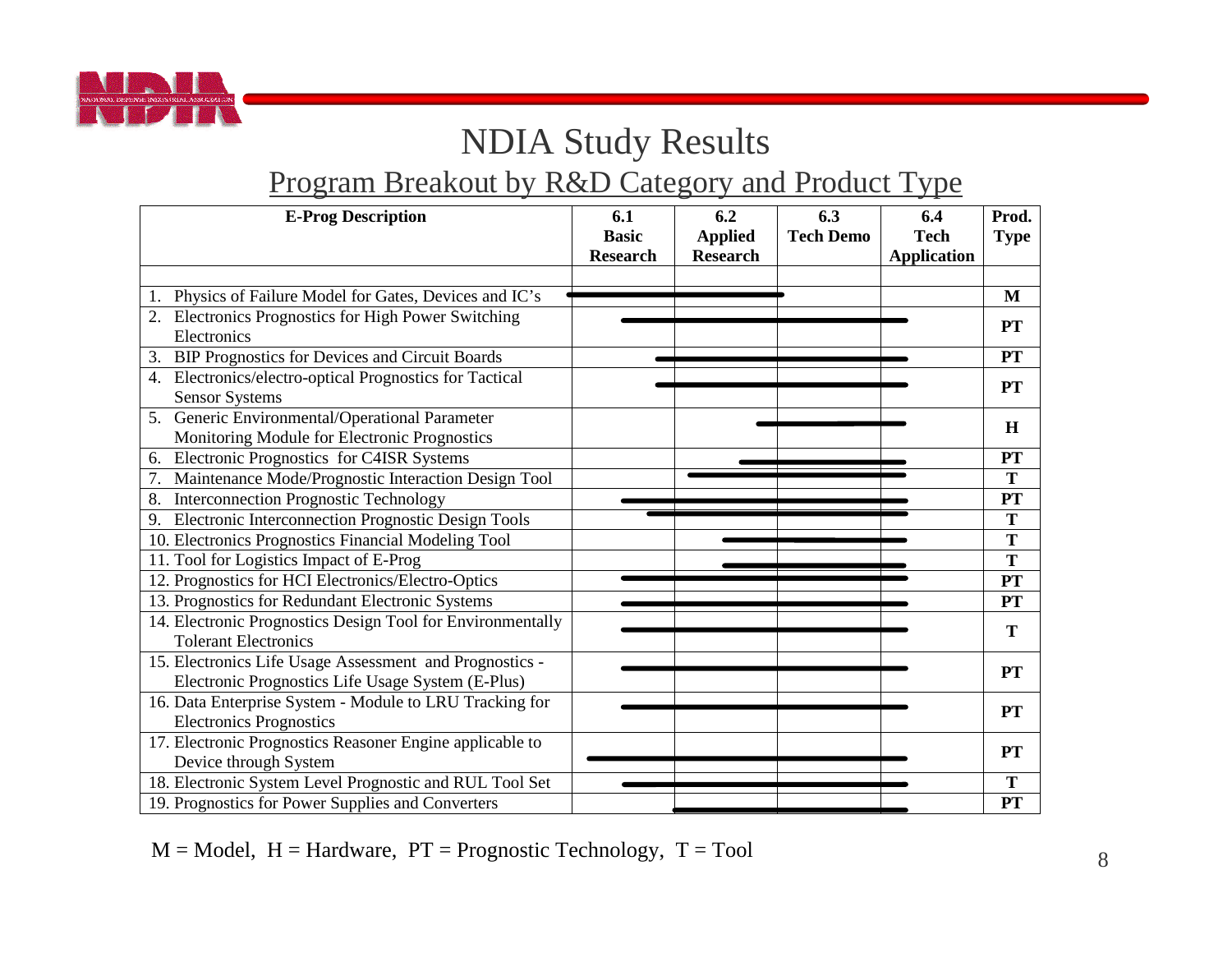

# NDIA Study Results Road Map

#### **Man Year Summary By FY**

|               | $\Box$ V 4 | FY <sub>2</sub> | FY3 |                 | FY5             | IFY6 | ΓV. | FY8 | <b>Total</b>     |
|---------------|------------|-----------------|-----|-----------------|-----------------|------|-----|-----|------------------|
| 6.1<br>Total  |            | 45              | 26  |                 |                 |      |     |     | 1121             |
| 6.2 Total     | 28         | 461             | ╹╹╧ | 80              | 73 T            |      |     |     | 300              |
| 6.3 Total     |            | 20 <sub>1</sub> |     |                 | 88              | 60   |     |     | 268              |
| 6.4 Total     |            |                 |     | 16 <sub>1</sub> | 20 <sub>1</sub> |      | 44  |     | 140 <sub>1</sub> |
|               |            |                 |     |                 |                 |      |     |     |                  |
| <b>Totals</b> | 69         | [13]            | 166 | 168             | 140             | 104  | 52  |     | 8201             |

•**Nearly 70% of Program is 6.2 & 6.3 - only 14% of Program is 6.1**

•**Benefits of effort start to be realized in FY3** 

•**Majority of effort is completed within 4 – 5 years**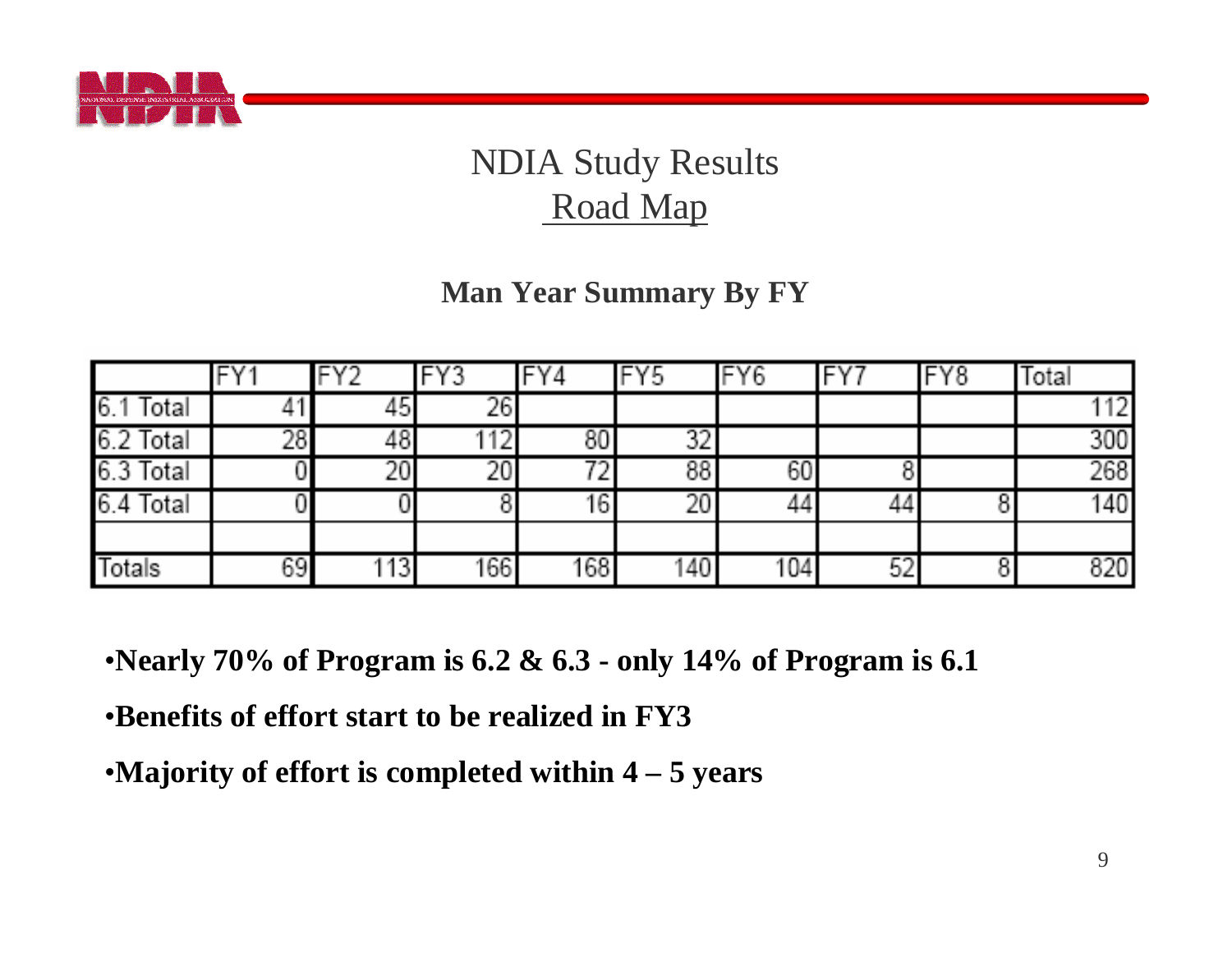

# Some Electronic Prognostics Figures of Merit

# Potential Areas Where Electronics Prognostics Could Offer Significant Benefits to Advanced Military Systems

| <b>Benefit Area</b>                 | <b>FOM Metric</b>                                   |
|-------------------------------------|-----------------------------------------------------|
| Total cost of ownership reduction   | % Reduction in Support Cost,<br>Material & Labor    |
| Reduction of cost of false removals | % Reduction & Cost Savings on<br>Spares & NFF/RTOK  |
| Improved system availability        | % Reduction in NFMC and<br><b>Recovered Sorties</b> |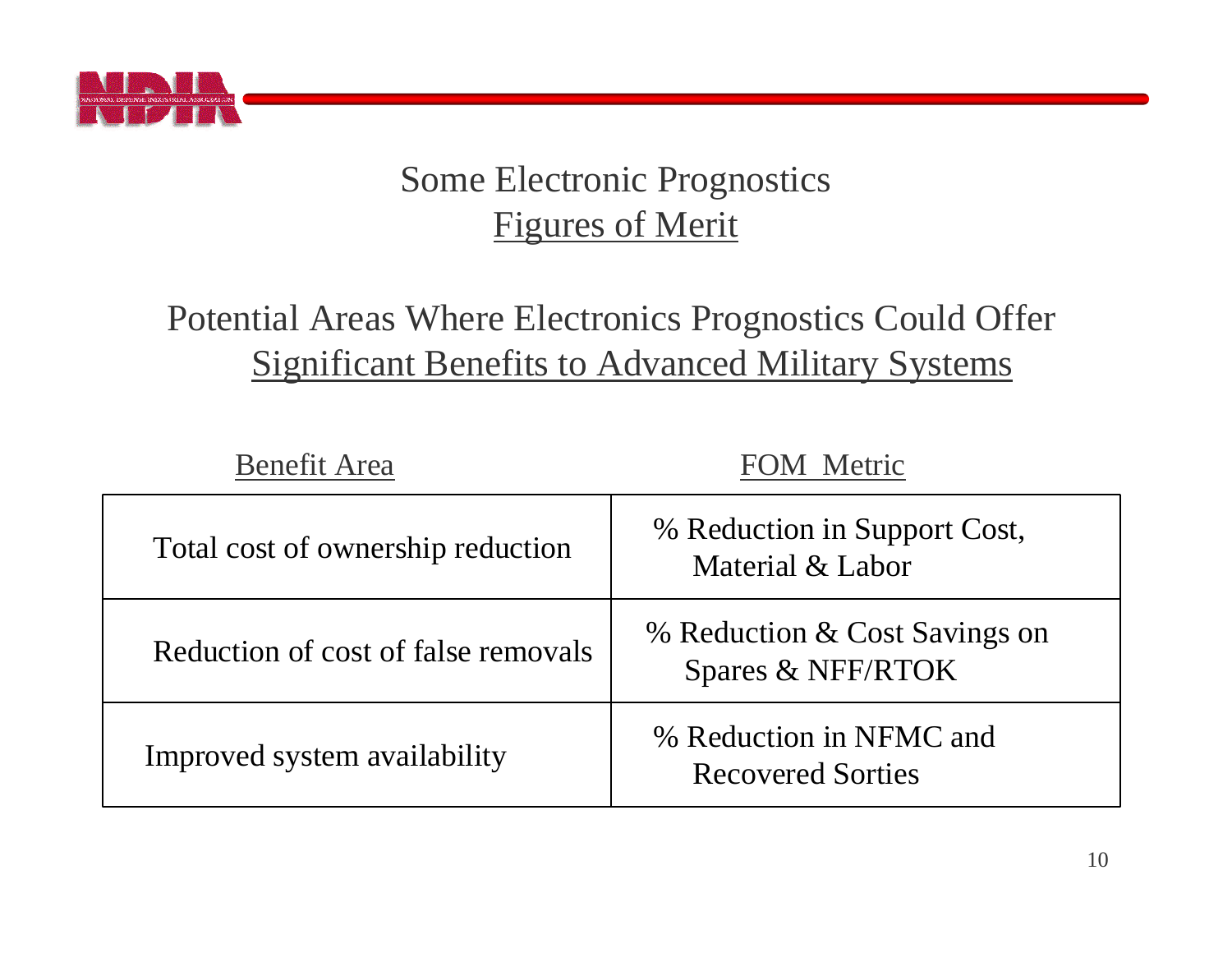

# Putting Numbers on the Figures of Merit The Process

- $\bullet$  Select a Program for FOM Analysis
	- Fielded Air Force Fixed Wing (F/W) Aircraft
	- High Mission Electronics Content
	- Analysis of 50 Mb Support Data from Approximately Wing Size Sample
	- Analyzed a 2 Year Operational Period, Annualized Results
- $\bullet$  The Analysis Approach
	- Calculate the Component Parameter Values
		- **Mission Aborts from Electronic Causes – Replacement Weapon Systems to Reestablish the Mission Rate**
		- **MMH for Electronics Maintenance – Reductions from Embedding E-Prog**
		- **Excess Spares Usage and Inventory – Due to lack of Embedded E-Prog**
		- **NFF/RTOK Rate –Material and Labor Cost due to lack of Embedded E-Prog**
	- Assemble the Component Parameter Values into The FOMs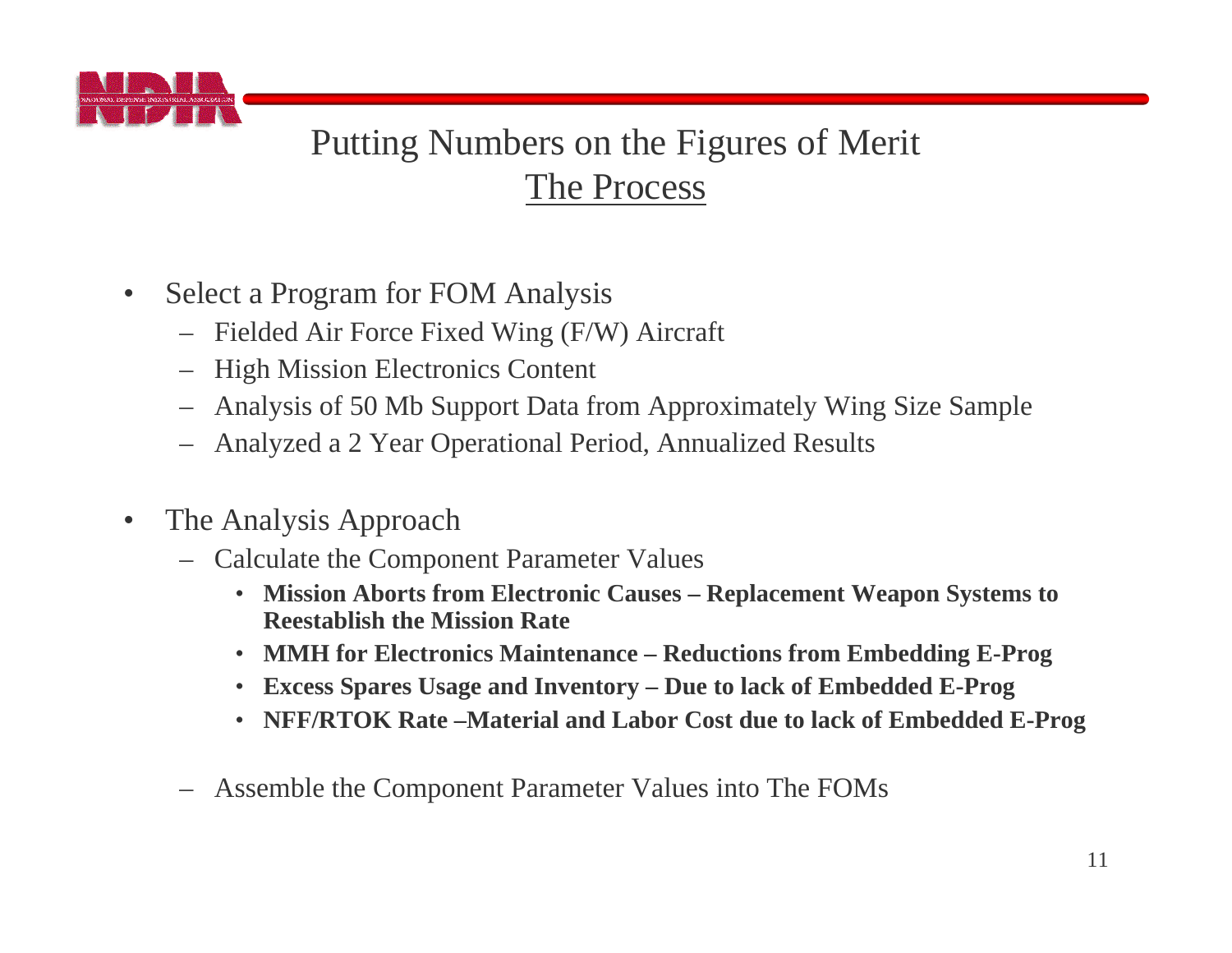

### **Putting Numbers on the Figures of Merit Analysis of Expected Savings From Embedded Electronic Prognostics**

#### **Calculated Component Parameter Values**

- • **Mission Aborts from Electronic Causes**
	- – **NMC Aborted Takeoffs + In-flight Aborted Missions = 55 (8%) 2 Additional A/C per Wing )**
	- **NFMC Missions (Prior to Takeoff and In Flight) = 335 (47%)**
- • **NFF/RTOK Rate – Related Material and Labor Cost**
	- –**Total Maintenance = 33,000 MMH**
	- –**Total Electronic Maintenance = 5,300 MMH (LRU Replacement) = 16% of Total MMH**
	- –**NFF and FD/FI = 4,630 MMH (87% of Electronic MMH or 14% of Total MMH)**
	- –**NFF / RTOK Rate 14-22% (18%Avg.) = Equivalent of 4 Electronic Systems in Pipeline**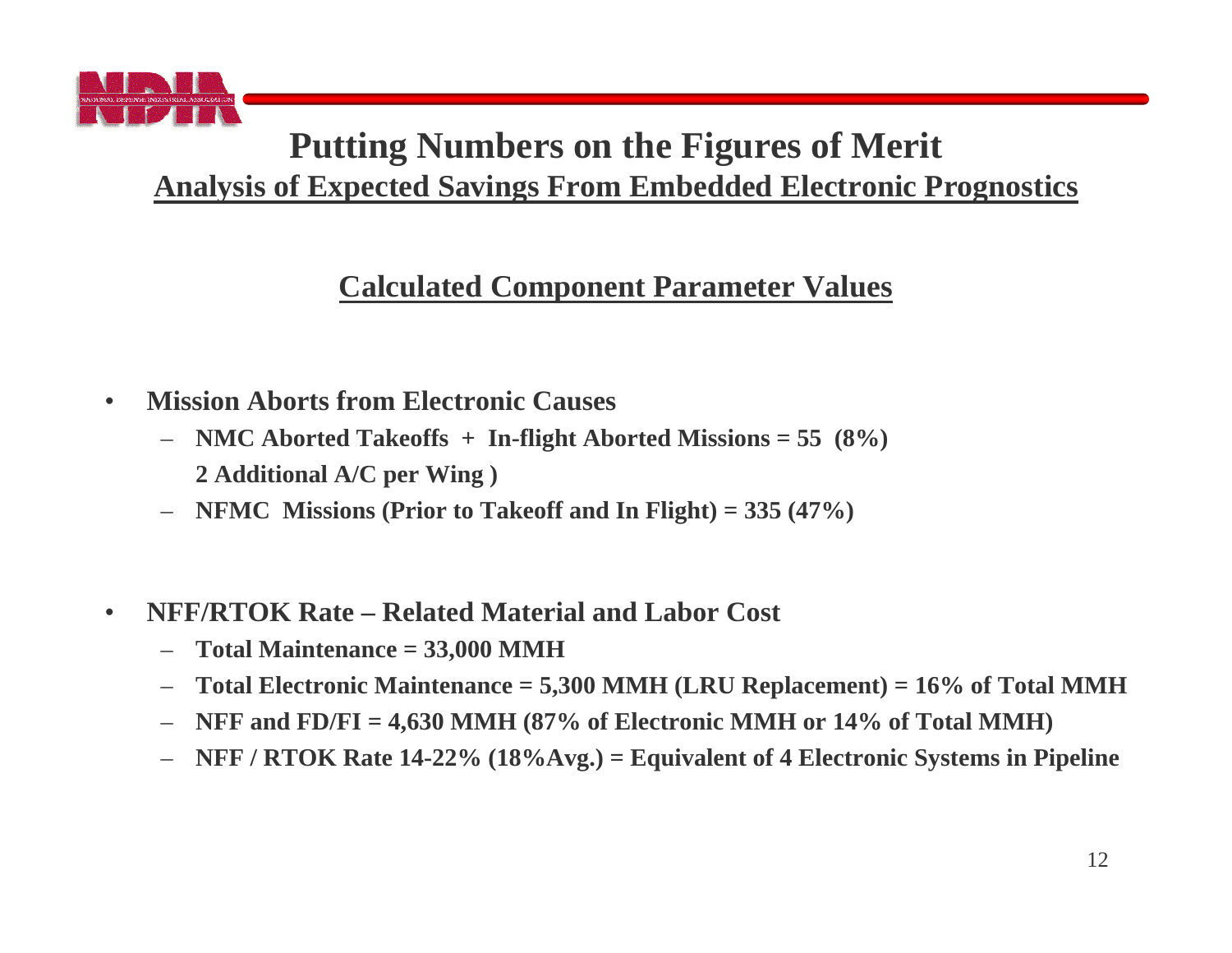

## **Putting Numbers on the Figures of Merit The Results**

#### **Component Parameter Values Assembled into FOM**

| <b>Total cost of ownership reduction</b><br>(Support Cost For Example W/S) | <b>Reduction in Support Labor = <math>14\%</math></b><br><b>Reduction in Electronic Support Material =18%</b><br>(4 electronic Systems per Wing) |
|----------------------------------------------------------------------------|--------------------------------------------------------------------------------------------------------------------------------------------------|
| <b>Reduction of cost of false removals</b>                                 | Reduction & Cost Savings NFF/RTOK = $14\%$<br>Reduction & Cost Savings on Spares = $18\%$                                                        |
| <b>Improved system availability</b>                                        | Reduction in NMC = $8\%$ (or 2 A/C per Wing)<br>Reduction in NFMC = $47\%$                                                                       |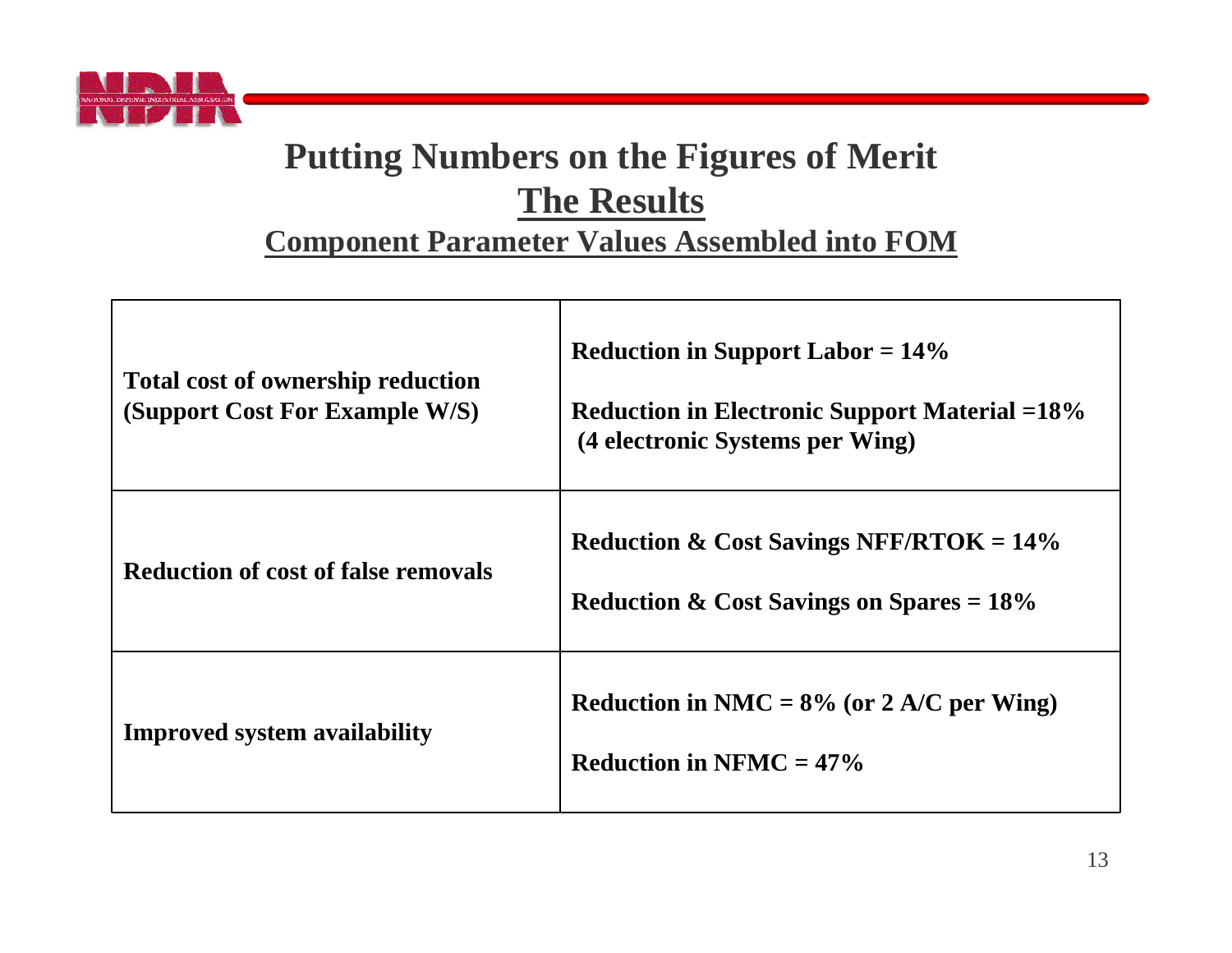

## **FOM Results Applied to the FW A/C Fleet (Est.)**

| USAF Tactical FW A/C (2006) ------------------- 2500          |               |
|---------------------------------------------------------------|---------------|
| DOD Tactical FW A/C (2006) -------------------- 3700          |               |
| (From 2006 DOD GAO Study)                                     |               |
| Est. Avg Unit Cost ----------------------------------- \$40MM |               |
| Est. Avg Electronics Content -------------------- \$ 8MM      |               |
| <b>DOD Electronics Maintainers FW A/C Est.----</b>            | 12,500        |
| DOD Labor Cost@\$45KPer ----------------------                | \$560 Million |
|                                                               | \$170 Million |

Estimated Corporate Maintenance Indicators – USAF (From 2006 DOD GAO Study)

| Mission Capable Rate -------------------- 81% |     |
|-----------------------------------------------|-----|
| NMC-Maintenance -----------------------       | 15% |
| Abort Rate ---------------------------------- | 6%  |

| <b>Total cost of ownership reduction</b>   | Reduction in Support Labor = $14\%$ = \$46 Million (USAF)<br>Reduction in Electronic Support Material = $18\%$ = \$101 Million (USAF)<br>Reduction in Support Labor = $14\%$ = \$ 69 Million (DOD)<br>Reduction in Electronic Support Material $=18\% = $150$ Million (DOD)                |
|--------------------------------------------|--------------------------------------------------------------------------------------------------------------------------------------------------------------------------------------------------------------------------------------------------------------------------------------------|
| <b>Reduction of cost of false removals</b> | Reduction & Cost Savings on Support Material = $14\%$ = \$46 Million (USAF)<br>Reduction & Cost Savings NFF/RTOK = $18\%$ = \$101 Million (USAF)<br>Reduction & Cost Savings on Support Material $=14\% = $69$ Million (DOD)<br>Reduction & Cost Savings NFF/RTOK = $18\%$ = \$150 Million |
| <b>Improved system availability (DOD</b>   | Reduction in NMC = $8\%$ = \$ 8 Billion (USAF)<br>Reduction in NMC = $8\%$ = \$11.8 Billion (DOD)<br>14                                                                                                                                                                                    |